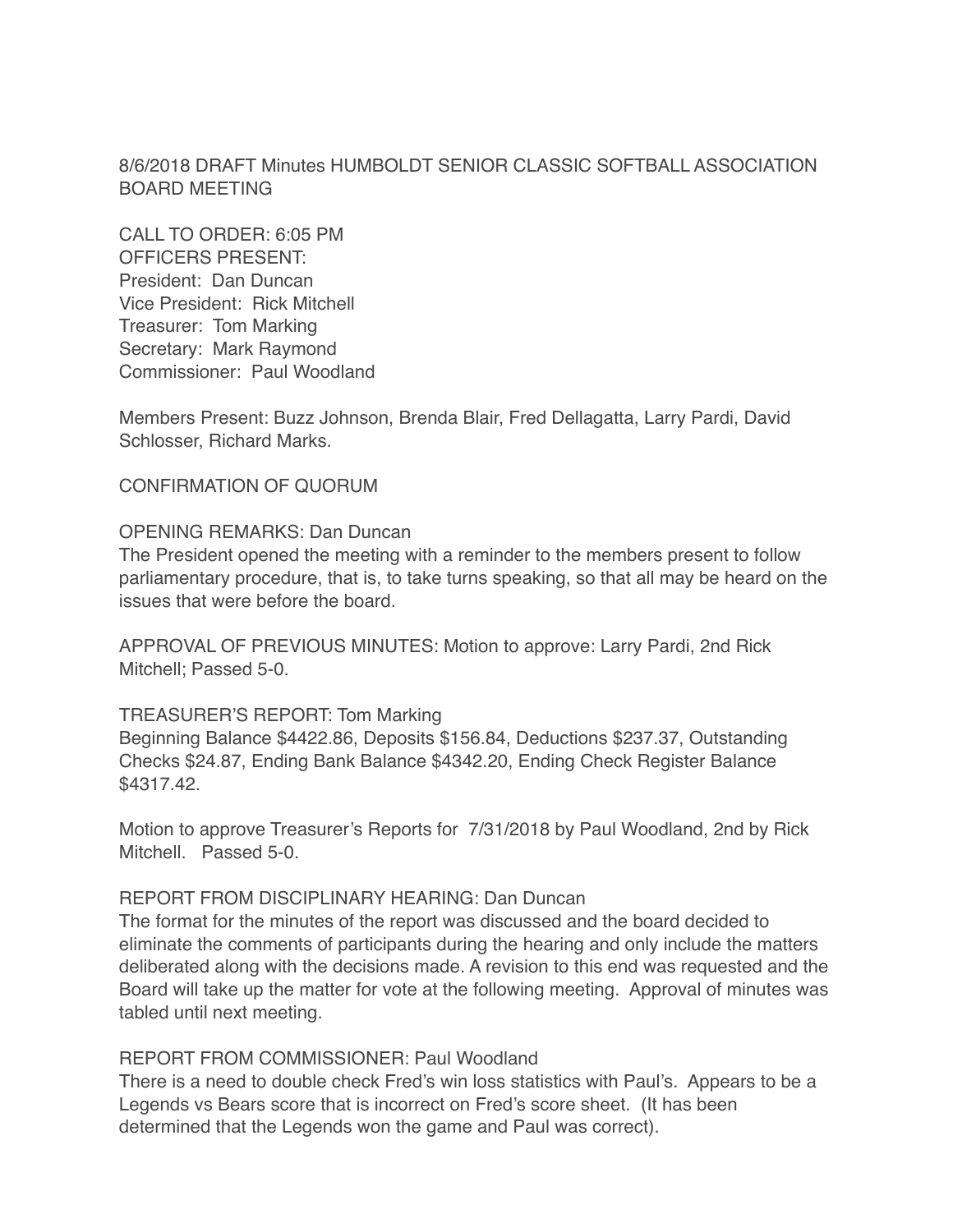Paul suggested that "Get Well" cards be sent to Harry Saeger and Mike Carroll. Secretary Mark Raymond was assigned the task.

Turn in waivers before Tuesday's game if you want your players to be on record as having been on the 2018 roster. The games were close this year and Paul was happy about that.

UMPIRE COMMITTEE REPORT: Paul Woodland and Rick Mitchell. Paul and Rick have had several meetings to discuss the need for umpires, where to find competent and reliable umpires that understand senior softball rules, and a means to pay for the use of umpires. They have been in contact with various recreation departments including Eureka, HSU, and CR about the cost and availability of umpires for the 2019 season. They are preparing a fundraising letter to be presented to the Board for approval, and have contacted Applebees about conducting a non profit fundraiser at their restaurant.

Board Suggestions -

Try to avoid using student umpires - not reliable and unfamiliar with SSA Rules. Contact Classic's umpire about working for the association next year.

Richard Marks said "we want to get people who can control the players in the game." Richard was president of the umpires association. He said the cost would be \$25/game for a "one man mechanic."

Note: Since there are 75 games in the season, umpires would cost 75 x \$25/game = \$1875/season for the league.

It was suggested that there be a training session for umpires to get the nuances of the Senior Rules and our league specific rules. The committee will reach out to Rob Nunes the Classics umpire to see if he is interested/available.

# FIELD COMMITTEE REPORT: Dan Duncan

The Field Committee members are Mark Raymond, Dan Duncan, Tom Marking and Bill Hicks.

Field options as follows;

1. Health Sport Fields - We have preliminary approval to use the Arcata Fields. The cost for fields and umpires is \$1022/team for a 25 game season.

2. Samoa Field - Richard Marks and Dan Duncan met with Dan Johnson of DANCO to discuss the possible use of Samoa field beginning in the 2019 season. Mr. Johnson currently holds a ninety-nine-year lease on the field from the Peninsula School District. Mr. Johnson was favorable to the idea of sharing the field between Humboldt Senior Softball and soccer, which uses the field in late summer and fall. Dan Duncan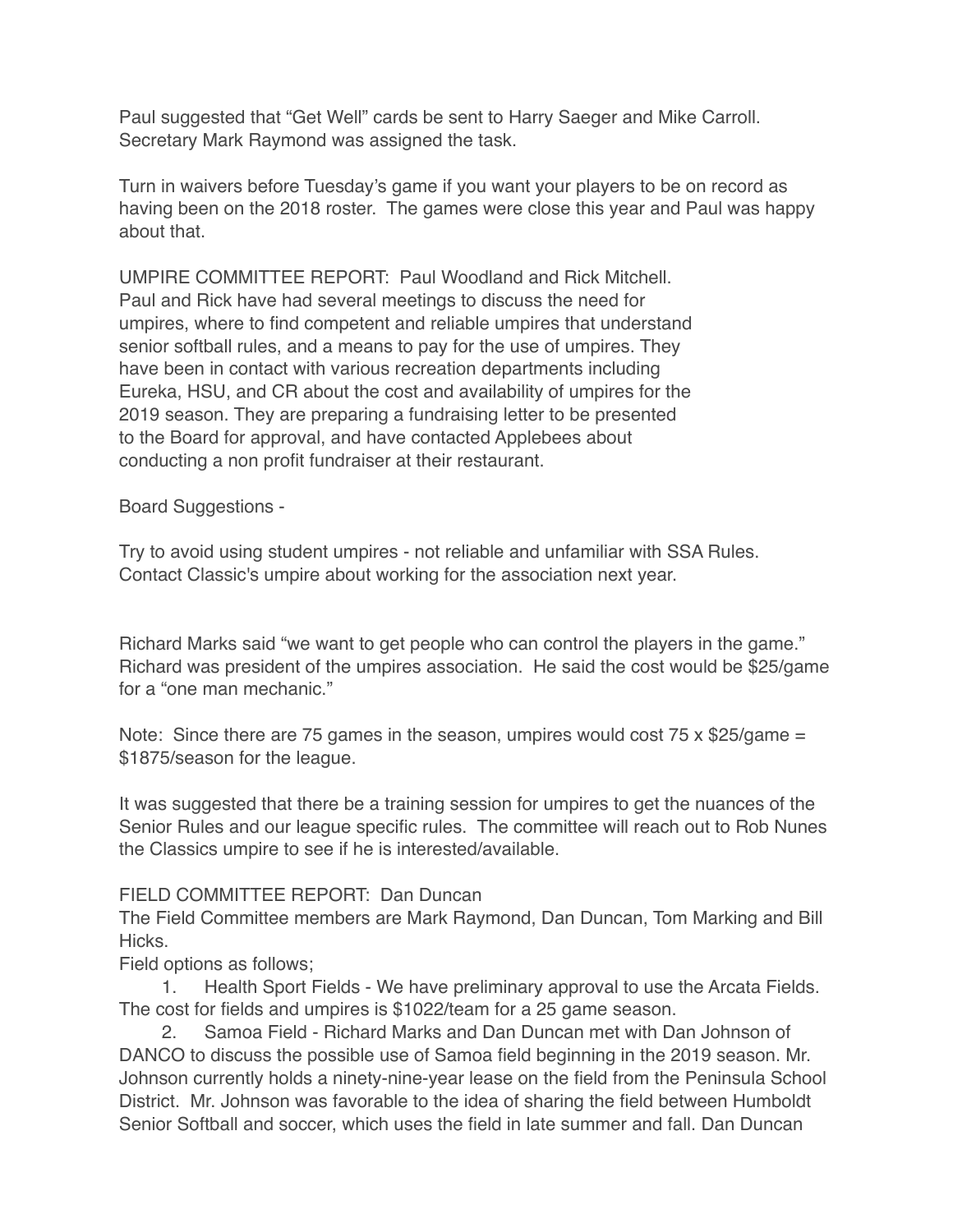asked if the Senior league could be offered a 20-year sub-lease of the field. When this was affirmed, certain improvements/repairs to the facility were discussed, including (1) moving the right-field fence towards the street; (2) grading for concrete work to support stands and dugouts; 3) prepping the current infield for base posts; (4) providing storage space under the gym adjacent to the field, and (5) miscellaneous other work to complete the renovation of the field and turn it into a modern sports facility. Mr. Johnson reported that he has a maintenance company separate from DANCO whose services would be available to our league free of charge. Mr. Johnson further offered the use of the field free of charge. He indicated he would do all the grading, fence repair, and would provide other items as new dugout benches and fencing provided he could get approval from the Danco Group for these costs. He surmised he could get the concrete donated and he offered his own crew for concrete finishing. He would ask the Association to provide the labor for forming for the concrete work. Both Mr. Johnson and the representatives from Senior Softball were in agreement that a well-made and well-outfitted softball field would be a benefit to all. Dan Duncan even suggested that a split rail fencing on the softball side of the road to match the other side would be a significant and attractive upgrade. Mr. Johnson asked if Senior Softball would install a 50s Division in its program (he himself wants to play in that Division) and both Richard and Dan enthusiastically affirmed that this proposal would be met with interest from the Board and the Membership of the Association.

COLLEGE OF THE REDWOODS SPORTS AUCTION DINNER UPDATE: Dan Duncan There are 8 seats available. Two tickets go to the Classics for coming in first place. The tickets were first offered to Board Members then Managers. The final recipients of tickets were Rick Mitchell, Dan Duncan, Brenda Blair, Bill Hicks(2) and Fred Dellagatta.

NEW BUSINESS:

# UPCOMING TOURNAMENT: Richard Marks

There will be a free agent Senior Tournament on 8/11 with the age limit lowered to 50 years old to give the future seniors a taste of senior ball. Teams will be chosen in the morning.

FALL BALL: Richard Marks There are 30 players so far.

### PROPOSAL TO ALTER BY-LAWS: David Schlosser

David proposed to alter the eligibility for voting on rule changes during the season to include the Managers. After much discussion, it was decided to create a By-Laws Committee to review this proposal and table its discussion until the next board meeting. Accordingly, a By-Law Committee was formed with David Schlosser as the chairman and includes Tom Marking, Larry Pardi, and Mark Raymond.